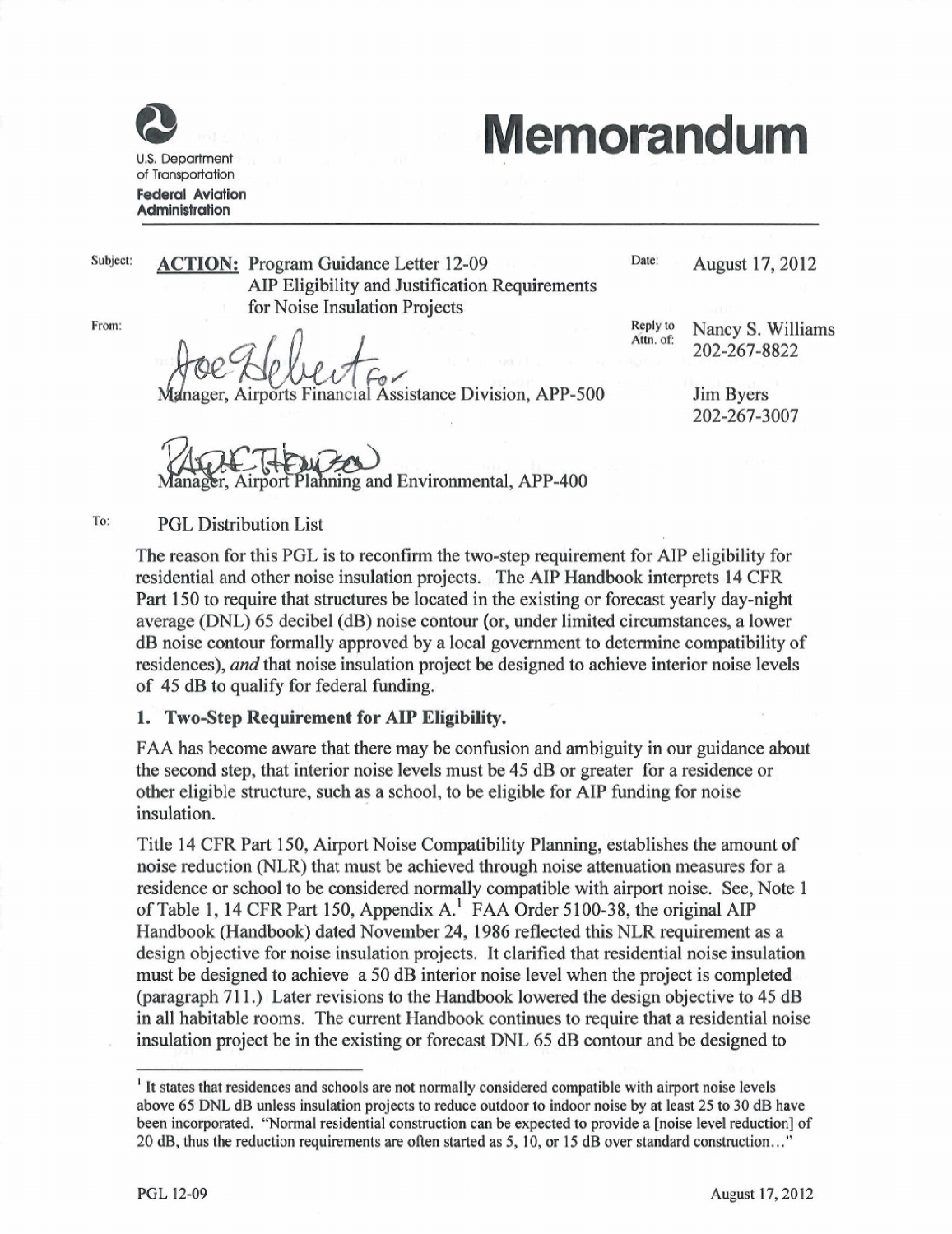achieve target interior noise levels of 45 dB in habitable rooms to be eligible for AIP funding.<sup>2</sup> Accordingly, residences and schools that already have interior noise levels of less than 45 dB are not generally eligible for AIP funding, with some equitable exceptions.

# **2. Age of Structure.**

The policy that the FAA will consider funding eligibility for noise insulation measures under 14 CFR Part 150 only for noncompatible development which existed as of October 1, 1998, remains unchanged. New incompatible land uses created by subsequent airport development may also be eligible for funding consideration.

#### **3. Upcoming Revisions to FAA Advisory Circular 150/5020-1, Noise Control and Compatibility Planning for Airports.**

The revision to FAA Advisory Circular 150/5020-1, Noise Control and Compatibility Planning for Airports is not part of this PGL.

## **4. APP-400 Review of Residential Sound Insulation Programs.**

In FY 2013 The Office of Airport Planning and Programming will begin a review of regional compliance with this guidance to ensure program consistency.

## **5. Revisions to AIP Handbook.**

Attachment 1 to this PGL contains the replacement paragraph 812 Noise Insulation Projects of FAA Order 5100-38C, the AIP Handbook, in its entirety, effective as of the date of this PGL.

## **6. Requirements for Ongoing Noise Insulation Programs.**

Specific requirements for ongoing noise programs for Fiscal Years 2012, 2013, and 2014 have been developed. Attachment 2 details the specific requirements for ongoing noise insulation programs.

#### **7. Communication with Residents and Others Impacted by Noise Insulation Programs.**

Early communication with all residents that are in the DNL 65 dB contour is important. The Sponsor must explain the two-step requirements to residents that are *currently* in the DNL 65 dB contour.

Further, it is important for the residents to understand that if noise contours change, a neighborhood that was previously identified as potentially noise impacted may no longer be impacted. The sponsor must also explain how the program will be phased. The Sponsor must let residents know that final determinations of which residences will be noise insulated will only be made after sampling and testing has been completed. Clearly explaining the noise insulation

<sup>&</sup>lt;sup>2</sup> "The design objective of a residential noise insulation project generally should be to achieve the requisite NLR when the project is completed. (This is mathematically equivalent to achieving a DNL of 45 dB in all habitable rooms.)" FAA Order 5100.38C, Paragraph 812b(1). This is mathematically equivalent to achieving a DNL of 4 dB because, application of 25 dB NLR to the 70 yearly DNL range in Table 1, Appendix A, Part 150, and application of 30 dB NLR to the 75 yearly DNL, both result in interior noise levels of 45 yearly DNL.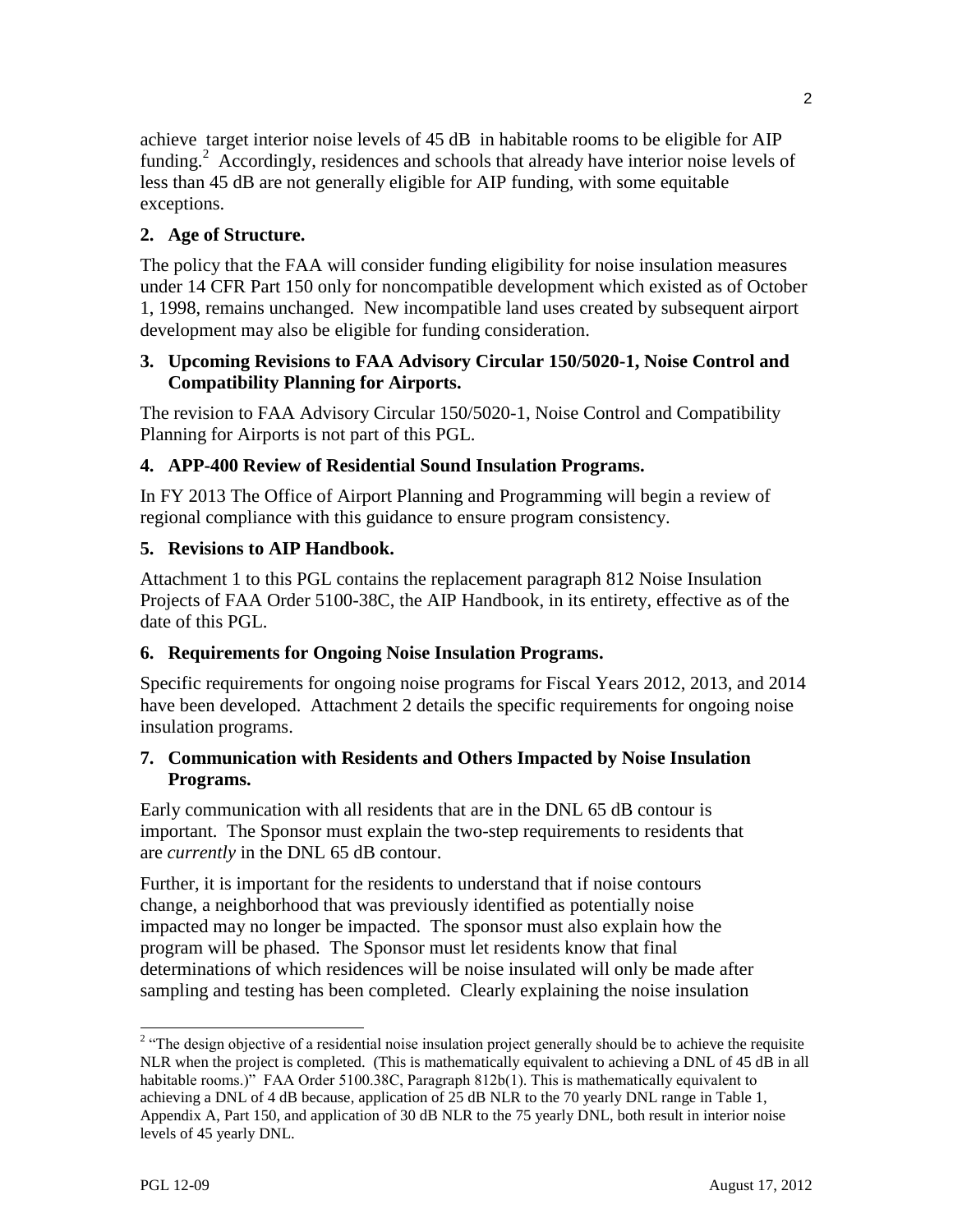program process to residents will help prevent unrealistic expectations of residents who may later be found to be outside of the noise impact areas or whose homes already provide sufficient sound insulation.

#### **8. Use of the Term ADO**

For the purposes of this PGL, the term ADO means the FAA Airports District Office or Regional Office in regions that do not have Airports District Offices.

#### **9. Applicability**

The provisions set forth in this Program Guidance Letter do not apply to noise insulation projects for which construction has been completed. Construction being completed means that final payment has been made to the contractor doing the sound insulation work on the residence or public building. Paragraph 580 concerning environmental mitigation projects, which generally refers to Chapter 8 of the existing AIP Handbook on noise compatibility projects, does not change.<sup>3</sup>

#### **10. Relationship to Type of Funding**

The requirements of this PGL apply to AIP grant funded projects. Under 49 USC §40117(a)(3)(D) and (E), PFC funds may be used for noise compatibility planning and project, although the project only has to be *approvable* under 14 CFR Part 150, and does not necessarily have to have been *approved* under 14 CFR Part 150. This means that an airport does not have to have a 14 CFR Part 150 Record of Approval in order to conduct residential sound insulation projects using PFC funds.

Projects that are funded with airport revenue must meet the requirements of the 49 USC §47107(b)(1) and §47133; Grant Assurance 25, and the FAA policy for revenue use as described in 64 Federal Register  $7696<sup>4</sup>$ . In general, the requirement is that the revenue must be used for the capital and operating expenses of the airport or local airport system. Sound insulating structures that are not adversely affected by aircraft noise would not be considered a capital or operating expenses of the airport.

 $\overline{\phantom{a}}$ 

 $3$  Consistent with past policy and interpretation of paragraph 580, airport sponsors have a reasonable period of time to implement substantial multi-year noise insulation projects that were a condition of approval in a record of decision for an AIP funded airport development project. Where structures in the project area no longer meet the qualifying criteria, airport sponsors may seek concurrence from ARP-1 that circumstances warrant special consideration. The sponsor must show that flexibility is needed to reasonably fulfill commitments in an environmental record of decision.

<sup>&</sup>lt;sup>4</sup> The Federal Register Notice and grant assurances are published on the FAA website at the following address: [http://www.faa.gov/airports/airport\\_compliance/](http://www.faa.gov/airports/airport_compliance/)

Title 49 of the United States Code is published on the U.S. House of Representatives website at the following address: http://uscode.house.gov/download/title\_49.shtml